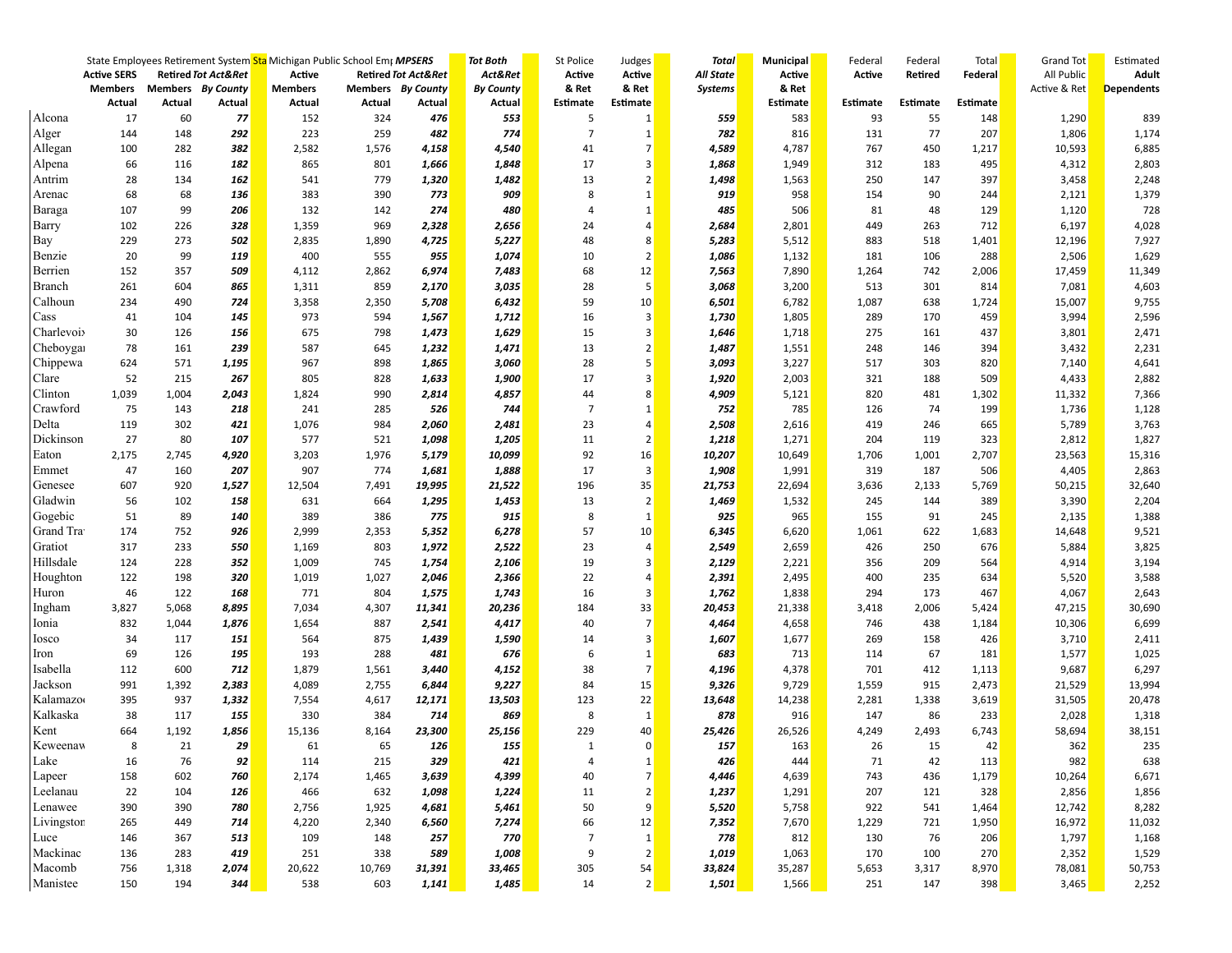|             |                    |        |                                | State Employees Retirement System Sta Michigan Public School Emr MPSERS |                   |                                | <b>Tot Both</b>  | St Police      | Judges          | <b>Total</b>     | <b>Municipal</b> | Federal  | Federal         | Total    | <b>Grand Tot</b> | Estimated         |
|-------------|--------------------|--------|--------------------------------|-------------------------------------------------------------------------|-------------------|--------------------------------|------------------|----------------|-----------------|------------------|------------------|----------|-----------------|----------|------------------|-------------------|
|             | <b>Active SERS</b> |        | <b>Retired Tot Act&amp;Ret</b> | Active                                                                  |                   | <b>Retired Tot Act&amp;Ret</b> | Act&Ret          | Active         | Active          | <b>All State</b> | Active           | Active   | Retired         | Federal  | All Public       | Adult             |
|             | <b>Members</b>     |        | Members By County              | <b>Members</b>                                                          | Members By County |                                | <b>By County</b> | & Ret          | & Ret           | <b>Systems</b>   | & Ret            |          |                 |          | Active & Ret     | <b>Dependents</b> |
|             | Actual             | Actual | Actual                         | Actual                                                                  | Actual            | Actual                         | Actual           | Estimate       | <b>Estimate</b> |                  | Estimate         | Estimate | <b>Estimate</b> | Estimate |                  |                   |
| Marquette   | 473                | 732    | 1,205                          | 1,696                                                                   | 1,794             | 3,490                          | 4,695            | 43             | 8               | 4,745            | 4,951            | 793      | 465             | 1,258    | 10,954           | 7,120             |
| Mason       | 83                 | 188    | 271                            | 919                                                                     | 805               | 1,724                          | 1,995            | 18             | 3               | 2,016            | 2,104            | 337      | 198             | 535      | 4,655            | 3,026             |
| Mecosta     | 49                 | 192    | 241                            | 1,111                                                                   | 1,392             | 2,503                          | 2,744            | 25             | $\overline{a}$  | 2,773            | 2,893            | 464      | 272             | 736      | 6,402            | 4,162             |
| Menomine    | 25                 | 80     | 105                            | 492                                                                     | 421               | 913                            | 1,018            | 9              | $\overline{2}$  | 1,029            | 1,073            | 172      | 101             | 273      | 2,375            | 1,544             |
| Midland     | 120                | 153    | 273                            | 2,182                                                                   | 1,633             | 3,815                          | 4,088            | 37             | $\overline{7}$  | 4,132            | 4,311            | 691      | 405             | 1,096    | 9,538            | 6,200             |
| Missaukee   | 28                 | 80     | 108                            | 313                                                                     | 293               | 606                            | 714              | $\overline{7}$ | 1               | 722              | 753              | 121      | 71              | 191      | 1,666            | 1,083             |
| Monroe      | 183                | 295    | 478                            | 4,111                                                                   | 2,204             | 6,315                          | 6,793            | 62             | 11              | 6,866            | 7,163            | 1,147    | 673             | 1,821    | 15,849           | 10,302            |
| Montcalm    | 349                | 457    | 806                            | 1,693                                                                   | 1,248             | 2,941                          | 3,747            | 34             | 6               | 3,787            | 3,951            | 633      | 371             | 1,004    | 8,743            | 5,683             |
| Montmore    | 31                 | 76     | 107                            | 152                                                                     | 316               | 468                            | 575              | 5              | 1               | 581              | 606              | 97       | 57              | 154      | 1,342            | 872               |
| Muskegon    | 482                | 861    | 1,343                          | 4,559                                                                   | 3,316             | 7,875                          | 9,218            | 84             | 15              | 9,317            | 9,720            | 1,557    | 914             | 2,471    | 21,508           | 13,980            |
| Newaygo     | 49                 | 133    | 182                            | 1,185                                                                   | 861               | 2,046                          | 2,228            | 20             | $\overline{a}$  | 2,252            | 2,349            | 376      | 221             | 597      | 5,198            | 3,379             |
| Oakland     | 1,486              | 3,100  | 4,586                          | 30,022                                                                  | 20,193            | 50,215                         | 54,801           | 499            | 88              | 55,388           | 57,785           | 9,257    | 5,432           | 14,689   | 127,862          | 83,110            |
| Oceana      | 42                 | 113    | 155                            | 786                                                                     | 665               | 1,451                          | 1,606            | 15             | 3               | 1,623            | 1,693            | 271      | 159             | 430      | 3,747            | 2,436             |
| Ogemaw      | 43                 | 111    | 154                            | 473                                                                     | 415               | 888                            | 1,042            | 9              | $\overline{2}$  | 1,053            | 1,099            | 176      | 103             | 279      | 2,431            | 1,580             |
| Ontonagor   | 21                 | 43     | 64                             | 160                                                                     | 201               | 361                            | 425              | $\overline{a}$ | 1               | 430              | 448              | 72       | 42              | 114      | 992              | 645               |
| Osceola     | 46                 | 144    | 190                            | 687                                                                     | 614               | 1,301                          | 1,491            | 14             | $\overline{2}$  | 1,507            | 1,572            | 252      | 148             | 400      | 3,479            | 2,261             |
| Oscoda      | 18                 | 49     | 67                             | 175                                                                     | 173               | 348                            | 415              | $\overline{4}$ | $\mathbf{1}$    | 419              | 438              | 70       | 41              | 111      | 968              | 629               |
| Otsego      | 74                 | 168    | 242                            | 625                                                                     | 612               | 1,237                          | 1,479            | 13             | 2               | 1,495            | 1,560            | 250      | 147             | 396      | 3,451            | 2,243             |
| Ottawa      | 198                | 499    | 697                            | 7,642                                                                   | 4,168             | 11,810                         | 12,507           | 114            | 20              | 12,641           | 13,188           | 2,113    | 1,240           | 3,352    | 29,181           | 18,968            |
| Presque Is  | 30                 | 74     | 104                            | 278                                                                     | 388               | 666                            | 770              | $\overline{7}$ | 1               | 778              | 812              | 130      | -76             | 206      | 1,797            | 1,168             |
| Roscomm     | 104                | 308    | 412                            | 623                                                                     | 878               | 1,501                          | 1,913            | 17             | 3               | 1,933            | 2,017            | 323      | 190             | 513      | 4,463            | 2,901             |
| Saginaw     | 381                | 439    | 820                            | 5,123                                                                   | 3,486             | 8,609                          | 9,429            | 86             | 15              | 9,530            | 9,942            | 1,593    | 935             | 2,527    | 22,000           | 14,300            |
| Saint Clair | 180                | 344    | 524                            | 4,506                                                                   | 3,002             | 7,508                          | 8,032            | 73             | 13              | 8,118            | 8,469            | 1,357    | 796             | 2,153    | 18,740           | 12,181            |
| Saint Jose  | 31                 | 118    | 149                            | 1,514                                                                   | 1,054             | 2,568                          | 2,717            | 25             | $\overline{a}$  | 2,746            | 2,865            | 459      | 269             | 728      | 6,339            | 4,121             |
| Sanilac     | 28                 | 90     | 118                            | 1,209                                                                   | 882               | 2,091                          | 2,209            | 20             | 4               | 2,233            | 2,329            | 373      | 219             | 592      | 5,154            | 3,350             |
| Schoolcrat  | 53                 | 106    | 159                            | 192                                                                     | 197               | 389                            | 548              | 5              | $\mathbf{1}$    | 554              | 578              | 93       | 54              | 147      | 1,279            | 831               |
| Shiawasse   | 343                | 428    | 771                            | 2,131                                                                   | 1,263             | 3,394                          | 4,165            | 38             | 7               | 4,210            | 4,392            | 704      | 413             | 1,116    | 9,718            | 6,317             |
| Tuscola     | 218                | 666    | 884                            | 1,727                                                                   | 1,112             | 2,839                          | 3,723            | 34             | 6               | 3,763            | 3,926            | 629      | 369             | 998      | 8,687            | 5,646             |
| Van Buren   | 137                | 315    | 452                            | 2,747                                                                   | 1,511             | 4,258                          | 4,710            | 43             | 8               | 4,760            | 4,966            | 796      | 467             | 1,262    | 10,989           | 7,143             |
| Washtenay   | 494                | 936    | 1,430                          | 8,620                                                                   | 4,954             | 13,574                         | 15,004           | 137            | 24              | 15,165           | 15,821           | 2,535    | 1,487           | 4,022    | 35,007           | 22,755            |
| Wayne       | 3,194              | 5,648  | 8,842                          | 33,845                                                                  | 22,728            | 56,573                         | 65,415           | 596            | 105             | 66,116           | 68,977           | 11,050   | 6,484           | 17,534   | 152,627          | 99,207            |
| Wexford     | 120                | 271    | 391                            | 961                                                                     | 679               | 1,640                          | 2,031            | 18             | 3               | 2,053            | 2,142            | 343      | 201             | 544      | 4,739            | 3,080             |
| Totals      | 25,454             | 42,825 | 68,279                         | 242,782                                                                 | 163,118           | 405,900                        | 474,179          | 4,318          | 762             | 479,259          | 500,000          | 80,100   | 47,000          | 127,100  | 1,106,359        | 719,133           |
|             |                    |        |                                |                                                                         |                   |                                |                  | 4,318          | 762             |                  |                  |          |                 |          |                  |                   |

Compiled by: Genesis Consulting, Douglas C. Drake, dcdrake1@aol.com May 9, 2011

Notes on Sources and Methodology: Data on State Employees (SERS) and School Employees (MPSERS) is actual including the per county numbers, for the fiscal year ending 9-30-10, compiled from reports provided by the Office of Retirement Services. The numbers by county are actual, based upon on actual addresses. The numbers for State Police and Judges are from the Comprehensive Annual Financial Reports for the two systems, and are distributed by county in the same proportion as the totals for SERS and MPSERS. Only universities participating in MPSERS are included.

Municipal retirees and actives are estimated in total from employment numbers published by the US Bureau of Labor Statistics, and the Michigan Labor Market Information Office.

The Municipal numbers were then distributed by county, again based upon the distribution of SERS and MPSERS actives and retirees.

Federal active numbers came from the same source as the municipal numbers. The retiree estimate was provided by a representative of federal retirees living in Michigan. The federal numbers were also distributed in the same proportion as the SERS and MPSERS members. The estimate of dependents was made by the author of this study, based upon census data.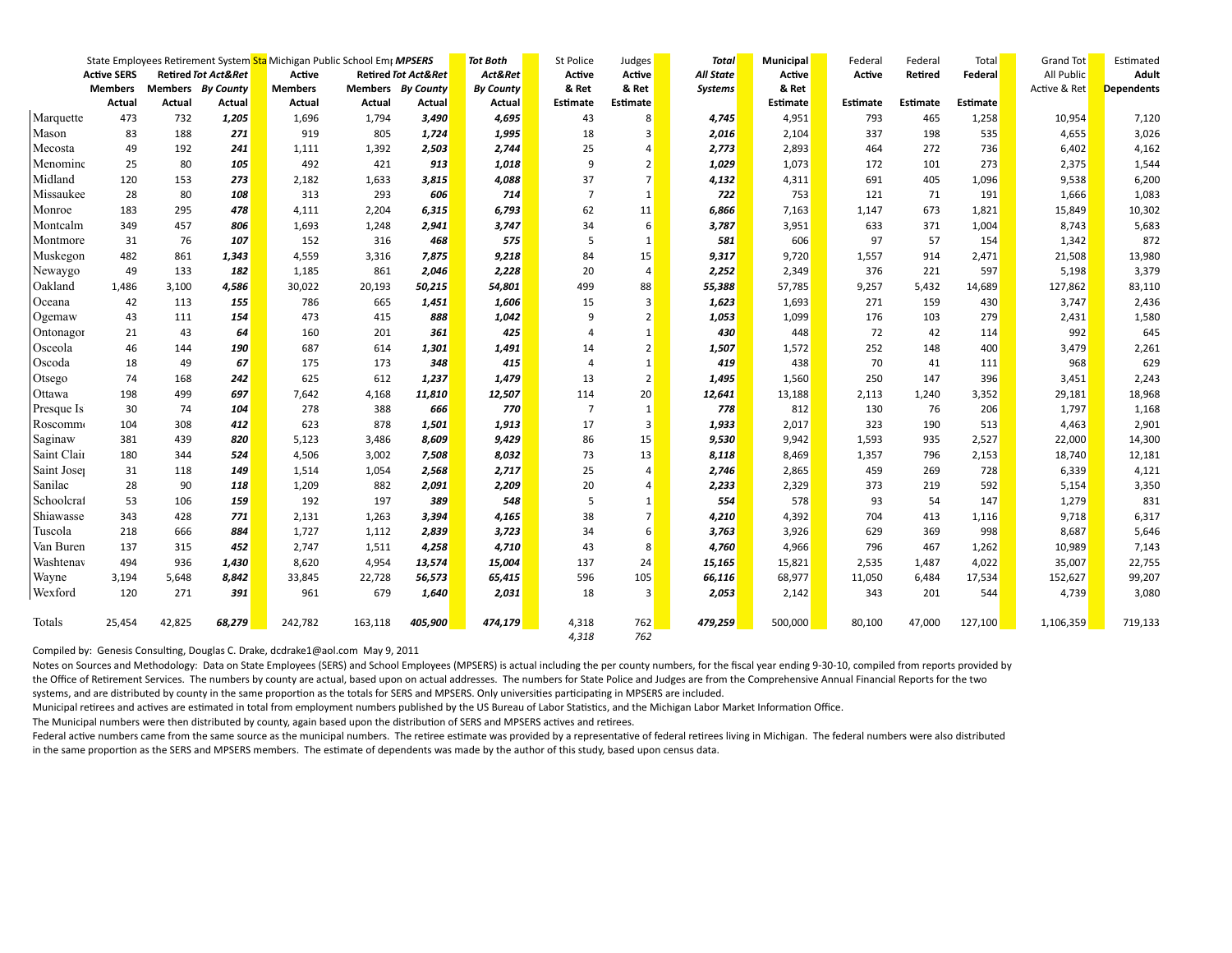|                   | Grand     |
|-------------------|-----------|
| ı                 | Total All |
|                   | Act & Est |
|                   |           |
| Alcona            | 2,129     |
| Alger             | 2,980     |
| Allegan           | 17,478    |
| Alpena            | 7,114     |
| Antrim            | 5,705     |
| Arenac            | 3,499     |
| Baraga            | 1,848     |
| Barry             | 10,225    |
| Bay               | 20,123    |
| Benzie            | 4,135     |
| Berrien           | 28,808    |
| Branch            | 11,684    |
| Calhoun           | 24,762    |
| Cass              | 6,591     |
| Charlevoi         |           |
| Cheboyga          | 6,271     |
|                   | 5,663     |
| Chippewa<br>Clare | 11,780    |
| Clinton           | 7,315     |
|                   | 18,698    |
| Crawford          | 2,864     |
| Delta             | 9,551     |
| Dickinson         | 4,639     |
| Eaton             | 38,879    |
| Emmet             | 7,268     |
| Genesee           | 82,855    |
| Gladwin           | 5,594     |
| Gogebic           | 3,523     |
| Grand Tra         | 24,169    |
| Gratiot           | 9,709     |
| Hillsdale         | 8,108     |
| Houghton          | 9,109     |
| Huron             | 6,710     |
| Ingham            | 77,904    |
| Ionia             | 17,005    |
| Iosco             | 6,121     |
| Iron              | 2,602     |
| Isabella          | 15,984    |
| Jackson           | 35,522    |
| Kalamazo          | 51,984    |
| Kalkaska          | 3,345     |
| Kent              | 96,845    |
| Keweenav          | 597       |
| Lake              |           |
|                   | 1,621     |
| Lapeer            | 16,935    |
| Leelanau          | 4,712     |
| Lenawee           | 21,024    |
| Livingstor        | 28,003    |
| Luce              | 2,964     |
| Mackinac          | 3,881     |
| Macomb            | 128,833   |
| Manistee          | 5,717     |